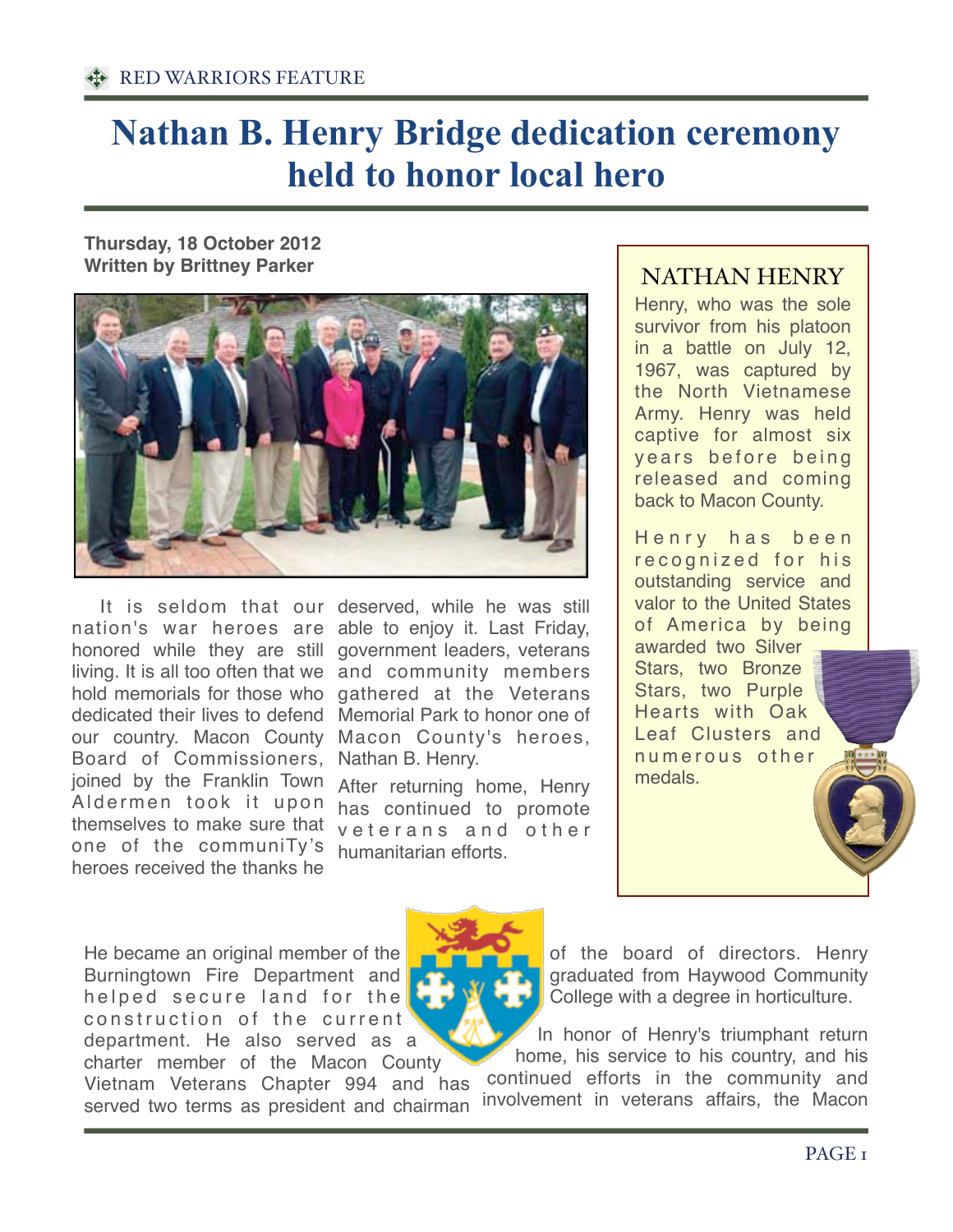RED WARRIORS FEATURE

## BYPASS BRIDGE NAMED IN HENRY'S HONOR



involvement in veterans affairs, the Macon County Board of Commissioners got approval from the state to name the bridge on the 441 by-pass in Henry's honor.

County Commissioner Chairman Kevin Corbin opened the ceremony. "Today we are not only proud to be Maconians, but we are proud to be Americans," said Corbin. "This recognition has been a long time coming and I am honored to be here with you today to be a part of it."

![](_page_1_Picture_5.jpeg)

Above, Georgia Congressman Heath Shuler congratulates Nathan Henry.

Former Vietnam Vets gather around Henry in support of his recognition

![](_page_1_Figure_8.jpeg)

Franklin Mayor Joe Collins addressed the audience, which was comprised of Vietnam veterans, community members, and members of Rolling Thunder, a group which works to keep Prisoners of War and those Missing in Action at the forefront of public awareness in the country. Collins noted that when he was growing up in Franklin, he remembers the huge parade the town held in Henry's honor when he returned home in the 1970s.

Commissioner Ronnie Beale, who has worked tirelessly to get the bridge dedicated in Henry's honor, spoke about the history of the project. "The idea came about by me and a few people who are here today talking and deciding that we wanted to get it done," said Beale. "I called Nat, and if you haven't ever spoken on the phone with Nat, it can be real short sometimes."

Beale explained that Henry did not want the bridge named in his honor, because he views his service and dedication as an honor and not something needing recognition. "So many times we wait too long and we end up doing in memory of,"said Beale. "Well this is not a memorial, but this is to recognize a Maconian that we all deem as our hero in Macon County, who not only stands up here today as a Vietnam veteran, but as a symbol for the fight of all you Vietnam veterans who are out here today and that it took 40 long years to recognize."